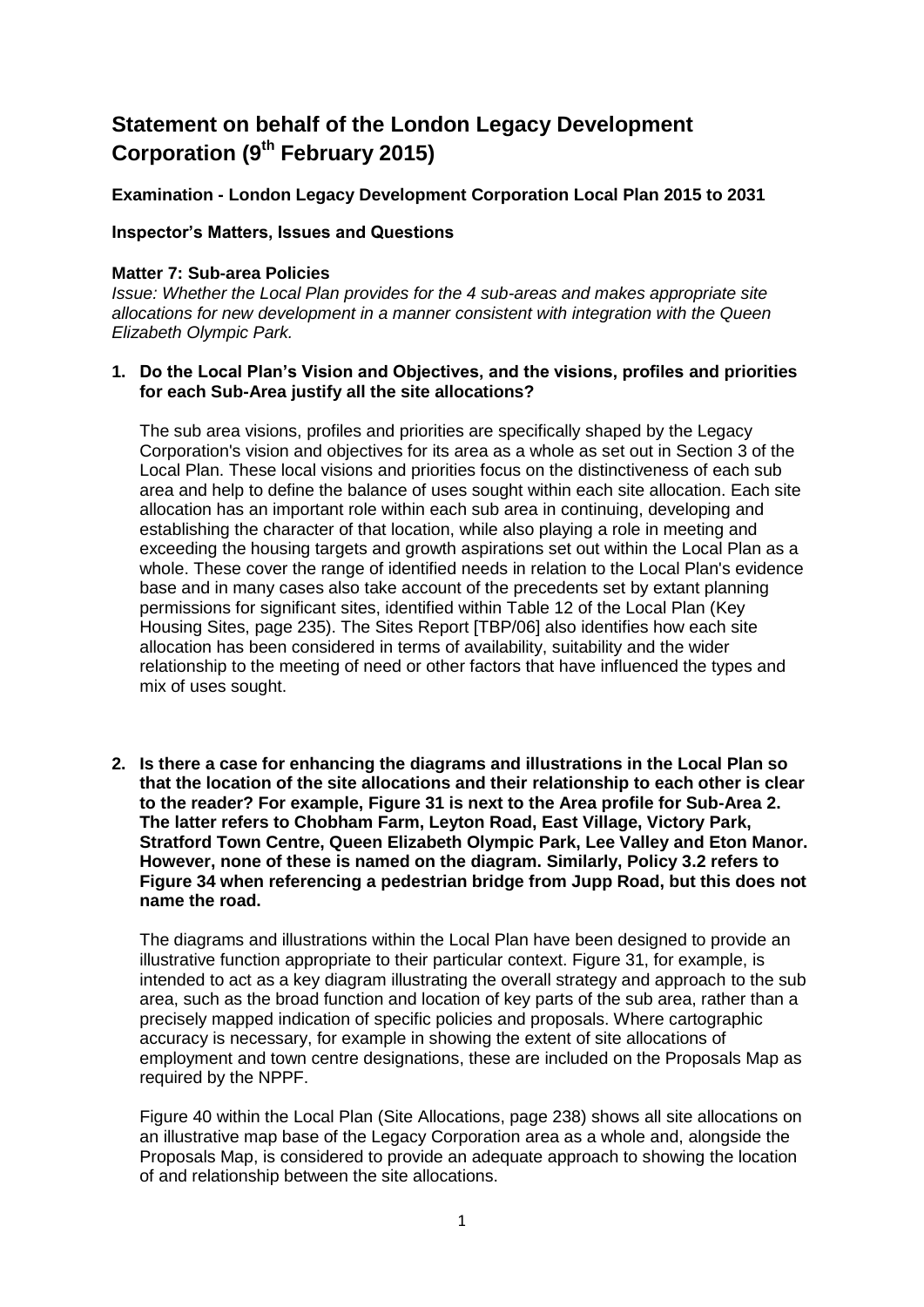#### **3. Are all the site allocations sufficiently clear as to what development is sought, how much, and when it might be delivered?**

The site allocations are considered to provide a sufficient level of clarity as to what development is being sought. The text within each site allocation (as amended by LD/26) in combination with the associated site allocation illustrative map provide a clear indication of location and types of use. Specific quanta of development are not specified within the site allocations, as the Local Plan as a whole is designed to set parameters for development through the application of the relevant plan policies (including associated London Plan policies). For example, Policy BN.10 in conjunction with the associated heights sections within the sub area text provides a context for determining the height of development but does not specifically constrain the amount or density of development that a site could achieve. This approach is designed to provide sufficient flexibility over the lifetime of the Local Plan to enable appropriate solutions to each site to be considered at the time they come forward for development. Each site allocation includes a broad indication of expected phasing within the lifetime of the Local Plan to indicate when it is expected that the site would be delivered.

#### **4. Should Policies SA1.2-SA1.5, SA2.2-SA2.3, SA3.4, SA4.1 & SA4.3 give more detail as to the quantities of new homes and employment space which they are expected to provide, as well as the likely size and tenure of new homes, notably for the first 5 years of the plan?**

The format of each Local Plan site allocation does not specify the exact quantity of each proposed use to come forward on the site. This approach is designed to provide sufficient flexibility over the lifetime of the Plan to enable appropriate solutions to each site to be considered at the time they come forward for development. It is therefore not appropriate to amend this standard approach.

Development proposals that fall within the boundary of each allocation will be expected to deliver a density of residential development that is no lower than the sustainable residential quality (SRQ) density matrix parameters for their identified PTAL levels. The appropriate housing density for the site will be established through the application process maximising housing delivery in accordance with Policy SP.2 and H.1. In relation to employment space, proposals including existing employment land will be expected to comply with Policy B.1 maintaining or re-providing existing employment floorspace. The type and scale of new employment floorspace within site allocations shall be appropriate to the location and other policies within the Local Plan, also to be determined on a siteby-site basis.

The housing trajectory includes assumptions about what is likely to come forward within the plan period, based upon permissions granted and assumptions within the SHLAA. As shown within Appendix 2, sites expected to come forward within the first five years in most cases have planning permission (either detailed or outline), with some additional capacity expected within Sub Area 1 during the first five years of the plan period. Table 12 shows the planning permission reference number for many of these sites. The permissions given in full include details on the size and tenure provided; generally the outline schemes will leave size and tenure mix to the reserved matters. Therefore, it is not appropriate to include this detailed information on size and tenure within the allocations as, alike above, this will be determined according to site-specific factors and policies H.1 and H.2.

**5. Are there any gaps in key information about supporting infrastructure delivery? In particular, should individual site allocation policies include a reference to flood**